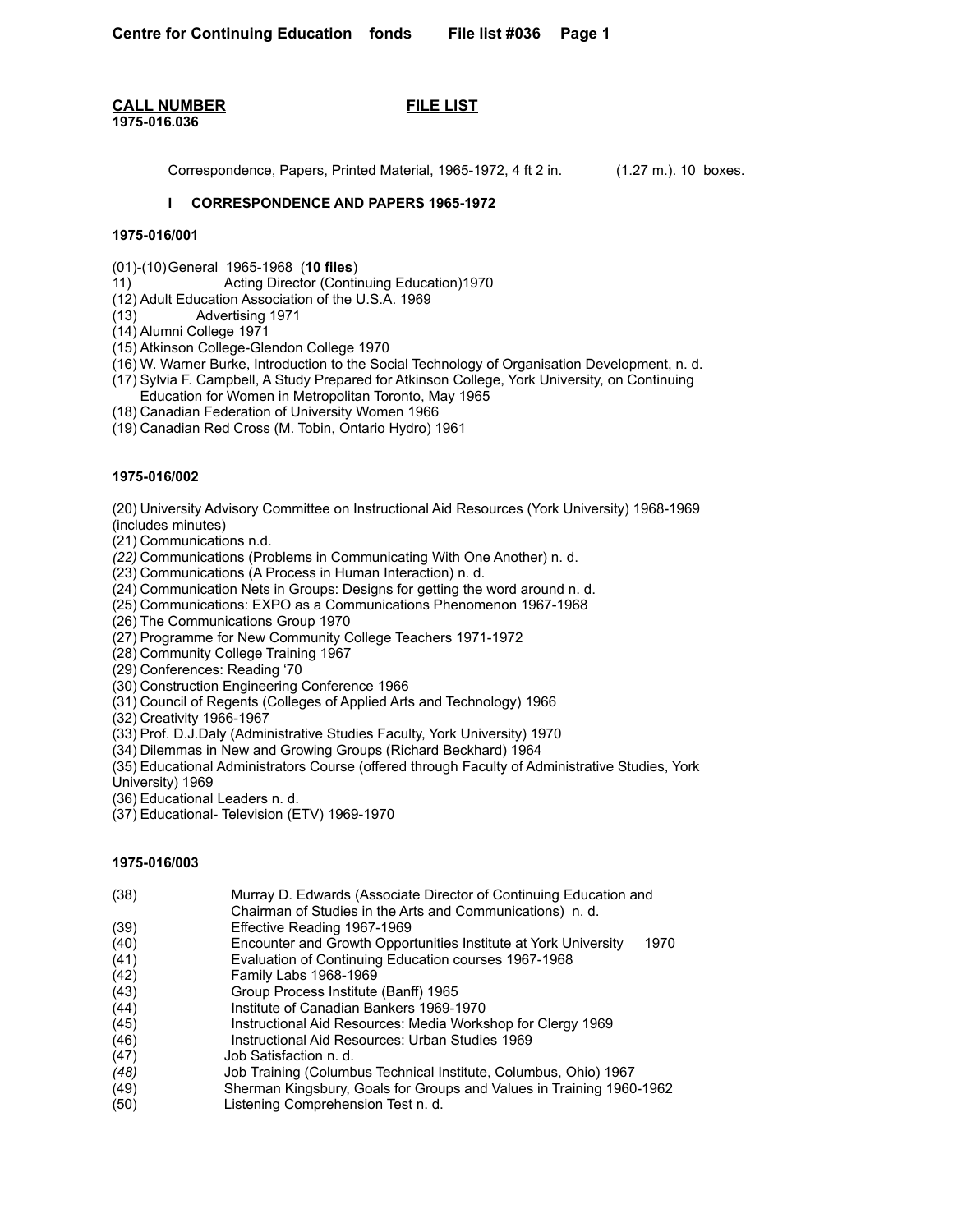|      | <b>CALL NUMBER</b> | <b>FILE LIST</b>                                                             |
|------|--------------------|------------------------------------------------------------------------------|
| (51) |                    | Management Development and Nursing Home Administration (proposed course)1970 |
| (52) |                    | Management Development course n. d.                                          |
| (53) |                    | Management Development course (Dalhousie University) 1963-1964               |
| (54) |                    | Management Development Film n. d.                                            |
| (55) |                    | Management Development; Top-Management Training Project 1963                 |
| (56) |                    | Management Education Symposium 1964                                          |
|      |                    |                                                                              |

(57) Marlin Motion Pictures n. d.

### **1975-016/004**

(58) Michigan State University: Annual Seminar on Leadership in University Adult Education 1958, 1959, 1963, 1966

(59) National Consultative Seminar on Human Relations Training 1963

National Education Association (Washington, D. C.) (NEA):

(60) National Training Laboratories (NTL): General 1966-1969, 1972 (61)-(62) " " " : Articles 1968-1972 (**2 files**)

## **1975-016/005**

- (63) Institute for Applied Behavioural Science (IABS): Associates 1965,1966, 1968-1971
- (64) NTL-IABS: Correspondence (Dr J. B. Harvey) 1968
- (65) )NTL-IABS: May 4th Meeting 1968-1971
- (66) NTL: Institute Fellows and Professional Members 1971
- (67) NTL: Industrial Group 1965-1968
- (68) NTL: Management Work Conference 1966
- (69) NTL: Organisation Intern Programme 1965
- (70) NTL: Reorganisation 1970
- (71) Network News (Newsletter of NTL-IABS)
- (72) Nursing Home Administrators (proposed course) 1970
- (73) Officers of Continuing Education Centre 1970
- (74) Officers' Meeting 1970
- (75) Ontario Association for Continuing Education 1969-1970

#### **1975-016/006**

- (76)-(77) Ontario Committee for Human Relations Training 1964-1967 (**2 files**)
- (78) Ontario Departments of Extension and Summer Schools 1969-1971
- (79) Ontario Institute for Studies in Education (OISE) 1969-1971
- (80) Organisational Behaviour and Change n. d.
- (81) Organisational Behaviour and Motivation: A Dilemma 1968
- (82)-(83) Organisation Development Network ( 0 D Network) (Massachusetts Institute

of Technology: Alfred P. Sloan School of Management) 1969, 1971 (**2 files**)

- (84) Organisation Renewal Inc. 1970
- (85) Outside Commitments 1964
- (86) Pre-Course Preparation n. d.
- (87) Press Releases: Centre for Continuing Education 1967
- (88) A Primer for Group Therapists n. d.
- (89) Probe Training and Development Ltd 1968
- (90) Robert C. Rae (Director of Centre for Continuing Education) 1969
- (91) Schools: Professional Development 1969
- (92) Science Research Associates Conference: Learning in the '70s, 1971
- (93) Science Teachers' Diploma Programme 1969